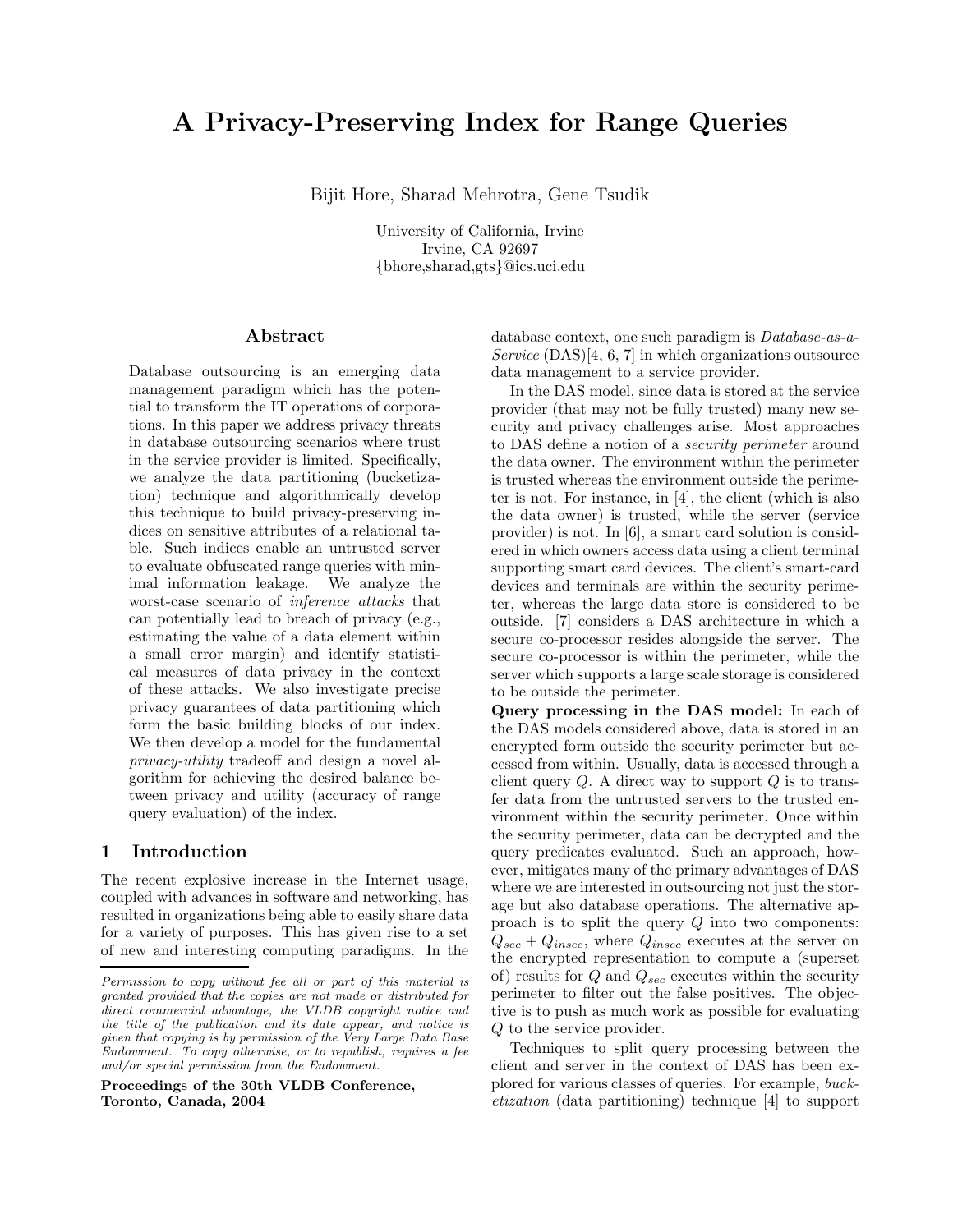range queries, *deterministic encryption* [4, 6] for join queries, as well as, several other methods [5, 1] have been proposed. The objective of these are to push as much work as possible for evaluating the queries to the service provider.

While techniques to support various types of queries in the DAS model have been developed, much of this work is ad-hoc in nature. For instance, it lacks an indepth analysis of the level of privacy afforded under various attack scenarios. This is challenging, specially given that there is no agreed upon definition or established way to reason about privacy. Privacy, in general, depends upon the user specification, nature of data and the application context. Existing research also lacks analysis of the privacy-utility trade-offs inherent to any privacy-preserving data processing system.

In this paper, we focus on range queries and a bucketization based approach proposed in [4] to support them in the DAS model. In the bucketization approach, an attribute domain is partitioned into a set of buckets each of which is identified by a tag. These bucket tags are maintained as an index (referred to as crypto-index) and are utilized by the server to process the queries. Our goal in this paper is to characterize the privacy threats arising from the creation of bucketization-based indices to support range queries. Furthermore, we aim to design algorithms to explore privacy-efficiency trade-offs for the bucketization schemes. Specifically, this paper makes the following contributions:

- 1. Design of an optimal (that maximizes the accuracy of range queries) solution for data bucketization.
- 2. Identification of privacy measures most relevant in the DAS model and analysis of privacy levels achieved for any instance of bucketized data<sup>1</sup>.
- 3. Development of a novel privacy-preserving rebucketization technique that yields bounded overhead (due to commensurately reduced accuracy) while maximizing the defined notions of privacy.

The rest of this paper is organized as follows. Section 2 briefly discusses range queries in [4] and addresses relevant privacy issues. Section 3 develops an optimal data bucketization algorithm which maximizes efficiency of crypto-indices. Section 4 identifies statistical metrics of privacy relevant to the context. Next, section 5 introduces our new re-bucketization technique and section 6 discusses privacy issues for the multiattribute case. Experimental results are reported in section 7 and related work is over viewed in section 8. The paper concludes in Section 9 and 10 with the summary and future work issues.

# 2 Preliminaries

We begin with the brief overview of the DAS model from [4]. This setting involves clients (data owners) and servers (database service providers). Clients to do not trust servers with data contents and encrypt the outsourced data before storing it at the server. Specifically, each data tuple (record or row) of a relational table is stored at the server as an encrypted unit, the so-called etuple.

However, since virtually no useful database operations can be performed over encrypted data, the DAS model involves creation of crypto-indices over sensitive  $\text{attributes}^2$  which are expected to appear in queries. Multiple crypto-indices may be created over each attribute to support different kinds of SQL queries. The objective is to maximize the amount of query processing done by the server (without, of course, decrypting any etuples) while minimizing work for the client. At query execution time, instead of the actual cleartext attribute values, crypto indices are used for filtering out tuples for query predicates that involve sensitive attributes.

We focus on crypto-indices designed to support range queries. The technique in [4] involves partitioning (bucketizing) each attribute domain into a finite number of regions (in an equi-depth or equi-width manner) and assigning each region a unique random tag (bucket-id). Subsequently, the cleartext of sensitive attributes of each tuple is essentially suppressed and only identified by its corresponding bucket-id, for each crypto-index built upon that attribute. If the original table was R, this results in a new server-side table  $R^s$ , containing etuples and corresponding bucket-ids. An example is given below:

Example 1: Consider the tables in figure 1, where the left side is the original table and the right is its encrypted version. For each sensitive attribute:  $X, Y$ and  $Z$ , a separate crypto-index is created. The client

| Client side Data (plain text)<br>emp(R) |       |       |             |             |             |  | Server side Data (encrypted + indexed)<br>emp <sup>S</sup> (R <sup>S</sup> ) |       |       |           | Cryptoindex |
|-----------------------------------------|-------|-------|-------------|-------------|-------------|--|------------------------------------------------------------------------------|-------|-------|-----------|-------------|
| eid                                     | ename | addr  | Test<br>(X) | Test<br>(Y) | Test<br>(2) |  | etuple                                                                       | χs    | γs    | <b>ZS</b> |             |
|                                         |       |       |             |             |             |  | 11000100                                                                     | bt.x1 | bt v1 | bt.z1     | bt.z2       |
| 345                                     | Tom   | Maple | 54          | 32          | 400         |  | 00001110                                                                     | bt.x2 | bt y2 | bt.z1     | bt.z3       |
| 876                                     | Mary  | Main  | 58          | 22          | 476         |  | 00110110                                                                     | bt.x3 | bt v3 | bt. z2    | bt.z1       |
| 8976                                    | John  | River | 60          | 34          | 598         |  |                                                                              |       |       |           |             |
| 780                                     | Jerry | Ocean | 89          | 78          | 634         |  | 01111010                                                                     | bt.x4 | bt.y4 | bt.23     |             |

Figure 1: Representation of table on the server uses meta-data (stored within the secure perimeter) to translate normal database queries into server-side queries. The latter can only use indexing information

<sup>&</sup>lt;sup>1</sup>In fact, we offer a worst-case analysis where the adversary is assumed to know the entire bucketization scheme.

<sup>2</sup>Crypto-indices corresponding to non-sensitive attributes are the same as in any normal index data structure.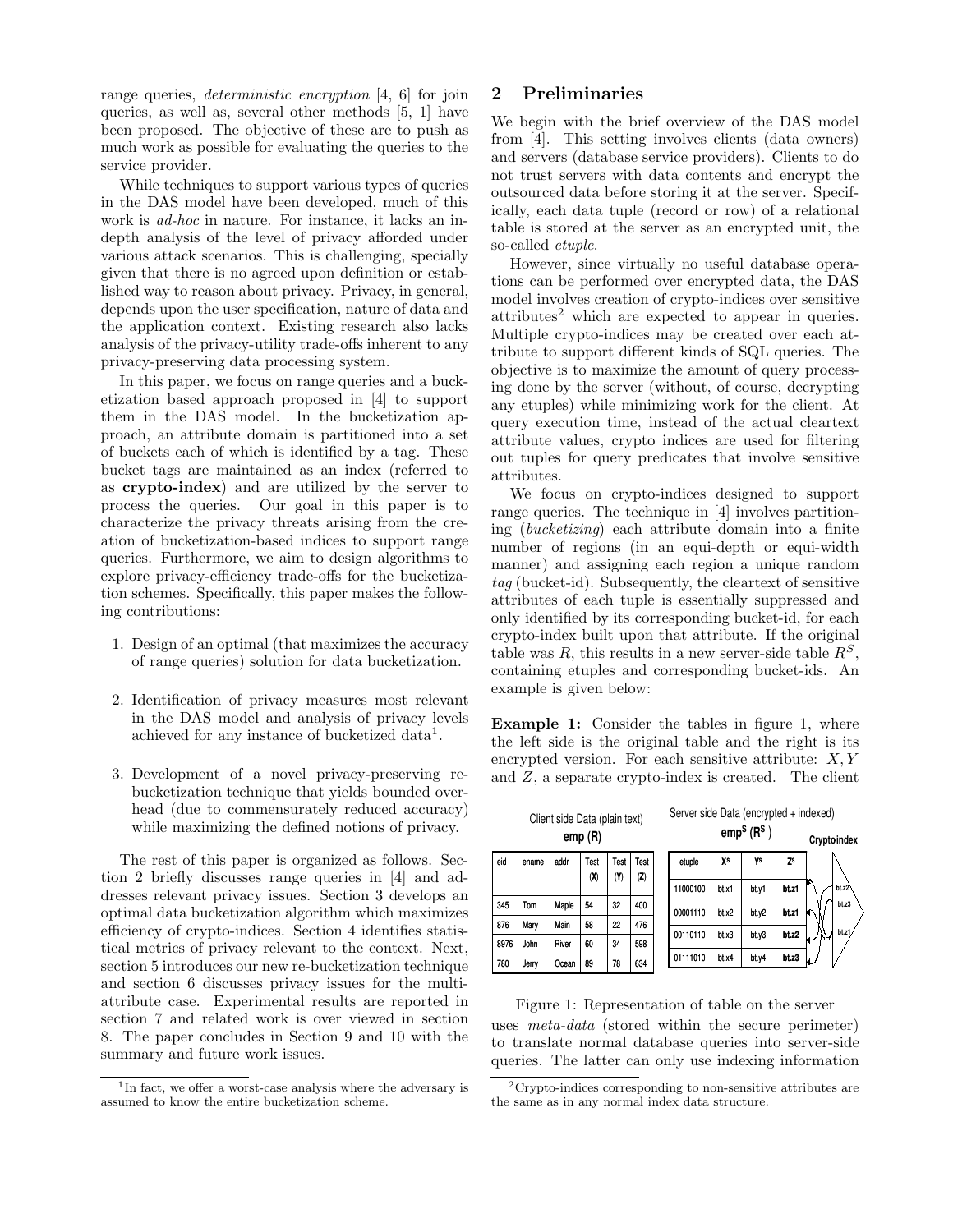in  $R^S$  (i.e., the columns  $X^S, Y^S, Z^S$ ). For example, an SQL query:

Select ename, addr from R where  $R.Z \geq 450$ is translated into: Select *etuple* from  $R^S$  where  $R^S.Z^S = \text{bt}.z1$ ∨ bt.z2 ∨ bt.z3

where bt.z1, bt.z2 and bt.z3 refer to **bucket-tags** of the buckets created on attribute Z.  $\diamond$ 

It is evident that this approach often results in the query reply containing a superset of records desired by the client. To filter out superfluous data, the client needs to post-process the reply: decrypt each etuple and apply the original query criteria to the cleartext. It is easy to make the following observation:

**Observation 1** Allocating a large number of buckets to crypto-indices increases query precision but reduces privacy. On the other hand, a small number of buckets increases privacy but adversely affects performance.

The goal of the client is thus twofold:

1) Server Efficiency: maximize the server-side accuracy of range query evaluation. Higher efficiency results in lower server-client communication overhead and lower post-processing costs for the client.

2) Maximum Privacy: minimize the information revealed to the server through the crypto-indices. In other words, maximize data privacy. (What constitutes "information" in this context is clarified in Section 4) below).

We now turn to the problem of optimal bucketization of an attribute domain.

# 3 Optimal Buckets for Range Queries

As noted in the previous section, the problem of optimal bucketization of attribute domains was not addressed in [4]. In this section we develop such an algorithm.

For simplicity of analysis, we will restrict our attention to building crypto-indices over numeric attributes from a discrete domain like Z (set of non-negative integers). But the algorithm applies to the real domain as well. Also we should point out here, that the method by which crypto-indices are actually implemented, is immaterial to us. In reality, any simple data structure that can swiftly retrieve all tuples belonging to any bucket, will suffice. The notion of efficiency that we are concerned with, is only dictated by how the data is partitioned into these buckets.

### 3.1 Problem Statement

We start by defining the optimal bucketization problem. (Refer to the table 1 for notations.)

**Problem: 3.1** Given an input relation  $R = (V, F)$ (where  $V$  is the set of distinct numeric values appearing at least once in the column and F is the set of corresponding frequencies), a query distribution P (defined

| $V_{min}$       | minimum possible value for a given attribute                                                               |  |  |  |  |  |
|-----------------|------------------------------------------------------------------------------------------------------------|--|--|--|--|--|
| $V_{max}$       | maximum possible value for a given attribute                                                               |  |  |  |  |  |
| N               | number of possible distinct attribute values;                                                              |  |  |  |  |  |
|                 | $N = V_{max} - V_{min} + 1$                                                                                |  |  |  |  |  |
| R               | relation (in cleartext), $R = (V, F)$                                                                      |  |  |  |  |  |
| R               | number of tuples in $R$ (i.e. size of table)                                                               |  |  |  |  |  |
|                 | ordered set (increasing order) of all values                                                               |  |  |  |  |  |
|                 | from the interval $[V_{min}, V_{max}]$ that occur                                                          |  |  |  |  |  |
|                 | at least once in R; $V = \{v_i \mid 1 \leq i \leq n\}$                                                     |  |  |  |  |  |
| $\overline{F}$  | set of corresponding frequencies (non-zero);                                                               |  |  |  |  |  |
|                 | $F = \{0 < f_n \leq  \overline{R}  \mid 1 \leq i \leq n\}$<br>therefore we have $ R  = \sum_{i=1}^{n} f_i$ |  |  |  |  |  |
|                 |                                                                                                            |  |  |  |  |  |
| $\it n$         | $n =  V  =  F $ (Note: $n \le N$ )                                                                         |  |  |  |  |  |
| $\mathbb{R}^S$  | encrypted and bucketized relation, on server                                                               |  |  |  |  |  |
| $\cal M$        | maximum number of buckets                                                                                  |  |  |  |  |  |
| $\cal Q$        | set of all "legal" range queries over $R$                                                                  |  |  |  |  |  |
| q               | a random range query drawn from $Q$ ;                                                                      |  |  |  |  |  |
|                 | $q = [l, h]$ where $l \leq h$ and $h, l \in [V_{min}, V_{max}]$                                            |  |  |  |  |  |
|                 | set of all bucket-level queries                                                                            |  |  |  |  |  |
| $\frac{Q'}{q'}$ | random bucket-level query drawn from $Q'$ ;                                                                |  |  |  |  |  |
|                 | basically $q'$ is a sequence of at least one                                                               |  |  |  |  |  |
|                 | and at most $M$ bucket identifiers.                                                                        |  |  |  |  |  |
|                 |                                                                                                            |  |  |  |  |  |
| T(q)            | translation function (on the client side) which,                                                           |  |  |  |  |  |
|                 | on input of $q \in Q$ , returns $q' \in Q'$<br>set of tuples in R satisfying query $q$                     |  |  |  |  |  |
| $R_q R_{q'}^S$  |                                                                                                            |  |  |  |  |  |
|                 | set of tuples in $R^S$ satisfying query $q'$                                                               |  |  |  |  |  |
|                 | query workload, induces probability dist on $Q$                                                            |  |  |  |  |  |

Table 1: Notations for Buckets

on the set of all range queries,  $Q$ ) and the maximum number of buckets M, partition R into at most M buckets such that the total number of false positives over all possible range queries (weighted by their respective probabilities) is minimized.

Note that for an ordered domain with  $N$  distinct values, there are  $N(N+1)/2$  possible range queries in the query set  $Q$ . Before presenting our algorithm, we would like to point out a couple of things regarding our query model (i.e. the various query distributions that we consider). The problem of histogram construction for summarizing large data, has similarities to the present problem. Optimal histogram algorithms either optimize their buckets i) independent of the workload, by just looking at the data distribution [31] or ii) with respect to a given workload [32, 33]. In the first approach, the query distribution is implicitly assumed to be uniform (i.e. all possible range queries are equiprobable). We address both the cases, where in the query distribution is one of the following:

1) Uniform: All queries are equi-probable. Therefore probability of any query is  $=\frac{2}{N(N+1)}$ .

2) Workload-induced: There is a probability distribution  $P$  induced over the set of possible queries  $Q$ , where the probability of a query  $q$  is given by the fraction of times it occurs in the workload  $W(W)$  is a bag of queries from Q).

We analyze the case of uniform query-distribution in detail here. We omit the discussion on how the general distribution (workload induced) case can be tackled due to space restrictions. The interested reader can refer to [11] for the algorithm.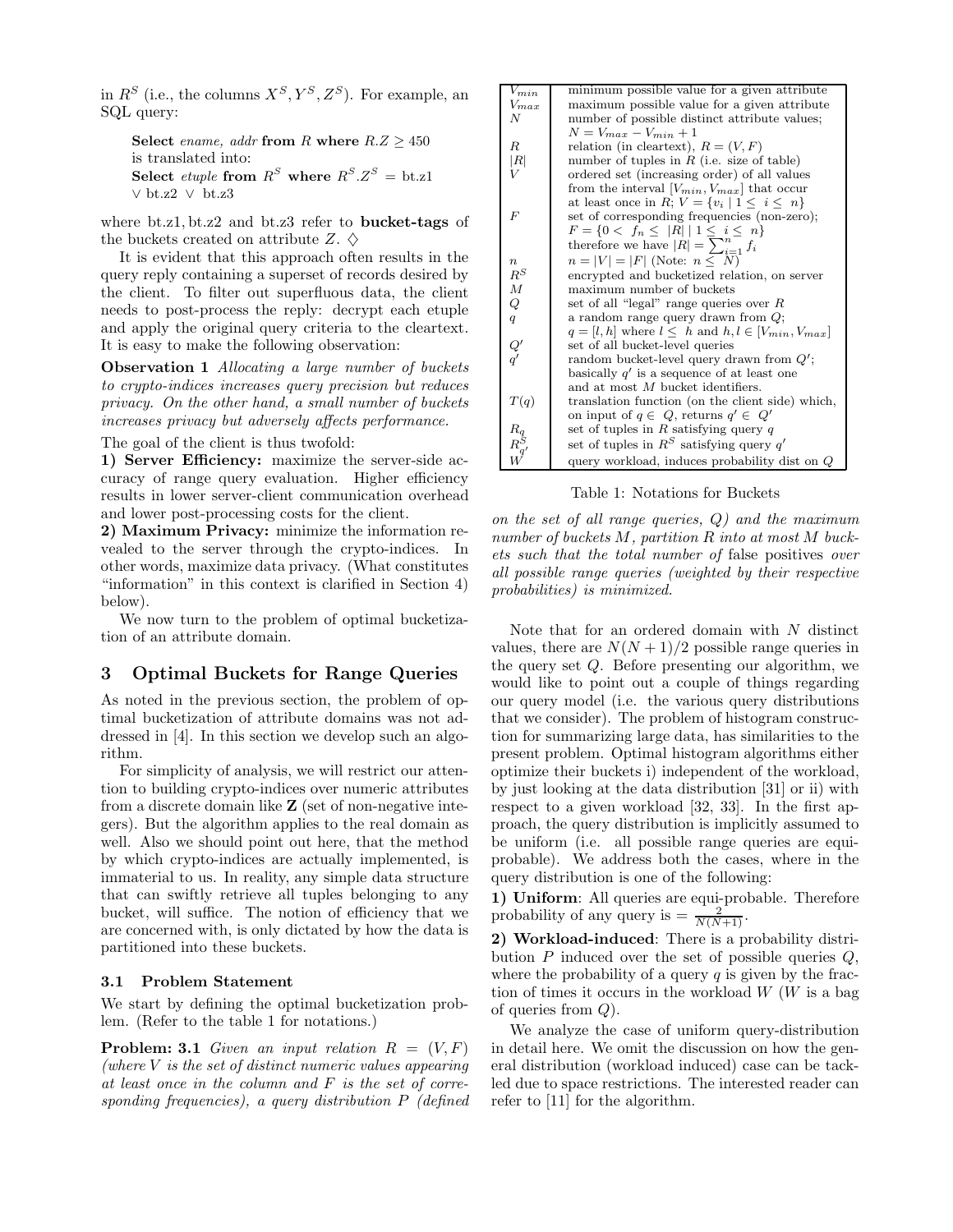### 3.2 Uniform query distribution

The total number of false positives (TFP), where all queries are equiprobable can be expressed as:

$$
TFP = \sum_{\forall q \in Q} \left( |R_{T(q)}^S| - |R_q| \right)
$$

The average query precision (AQP) can be expressed as (see notation in table 1):

$$
AQP = \frac{\sum_{q \in Q} |R_q|}{\sum_{q \in Q} |R_{T(q)}^S|} = 1 - \frac{TFP}{\sum_{q' \in Q'} |R_{q'}^S|}
$$

where  $q' = T(q)$ .

Therefore minimizing the total number of false positives is equivalent to maximizing average precision of all queries.

As before, consider a single attribute of a relation from a totally ordered discrete domain, such as the set of non-negative integers. For a bucket  $B$ , there are  $N_B = (H_B - L_B + 1)$  distinct values where  $L_B$  and  $H_B$ denote the low and high bucket boundary, respectively. Let  $V_B$  denote the set of all values falling in range  $B$ and let  $F_B = \{f_1^B, \ldots, f_{N_B}^B\}$  denote the set of corresponding value frequencies. Recall that  $Q$  is the set of all range queries over the given attribute. We need to consider all queries that involve at least one value in B and compute the total overhead (false positives) as follows:

Let the set of all queries of size k be denoted by  $Q_k$ and  $q_k = [l, h]$  denote a random query from  $Q_k$  where  $h - l + 1 = k$ . Then, the total number of queries from  $Q_k$  that overlap with one or more points in bucket B can be expressed as:  $N_B + k - 1$ . Of these, the number of queries that overlap with a single point  $v_i$  within the bucket is equal to k. The case for  $k = 2$  is illustrated in figure 2. Therefore, for the remaining  $N_B - 1$  queries,  $v_i$ contributes  $f_i$  false positives to the returned set (since the complete bucket needs to be returned). Therefore, for all  $N_B + k - 1$  queries of size k that overlap with B, the total number of false positives returned can be written as:

$$
\sum_{v_i \in B} (N_B - 1) * f_i = (N_B - 1) * \sum_{v_i \in B} f_i
$$

$$
= (N_B - 1) * F_B \approx N_B * F_B
$$

where  $F_B$  is the total number of elements that fall in the bucket (i.e., the sum of the frequencies of the values that fall in  $B$ ). We make the following important observation here:-

Observation 2 For the uniform query distribution, the total number of false positives contributed by a bucket B, for set of all queries of size k, is independent of k. In effect the total number of false positives contributed by a bucket (over all query sizes) depends only on the width of the bucket (i.e. minimum and maximum values) and sum of their frequencies.



Figure 2: Queries overlapping with bucket

In light of the above observation, we conclude that minimizing the expression  $N_B * F_B$  for all buckets would minimize the total number of false-positives for all values of k (the complete set of  $\frac{N(N+1)}{2}$  range queries).

# 3.3 The Query-Optimal-Bucketization Algorithm (uniform distribution case)

As follows from the preceding discussion, our goal is to minimize the objective function :  $\sum_{B_i} N_{B_i} * F_{B_i}$ . Let  $QOB(1, n, M)$  (*Query Optimal Bucketization*) refer to the problem of optimally bucketizing the set of values  $V = \{v_1, \ldots, v_n\}$ , using at most M buckets (Note that  $v_1$  < ... <  $v_n$ , each occurring at least once in the table). We make the following two key observations:

1) Optimal substructure property: The problem has the optimal substructure property [34], therefore allowing one to express the optimum solution of the original problem as the combination of optimum solutions of two smaller sub-problems such that one contains the leftmost  $M-1$  buckets covering the  $(n-i)$ smallest points from  $V$  and the other contains the extreme right single bucket covering the remaining largest  $i$  points from  $V$ :

$$
QOB(1, n, M) = Min_i[QOB(1, n - i, M - 1)+BC(n - i + 1, n)]
$$
  
where  $BC(i, j) = (v_j - v_i + 1) * \sum_{i \le t \le j} f_t$ 

 $(BC(i, j)$  is cost of a single bucket covering  $[v_i, v_j]$ )

2) Bucket boundary property: It can be intuitively seen that for an optimal solution, the bucket boundaries will always coincide with some value from the set  $V$  (i.e. values with non-zero frequency). Therefore in our solution space, we need to consider only buckets whose end points coincide with values in  $V$ , irrespective of the total size of the domain.

The algorithm solves the problem bottom-up by solving and storing solutions to the smaller subproblems first and using their optimal solutions to solve the larger problems. All intermediate solutions are stored in the 2-dimensional matrix H. The rows of H are indexed from  $1, \ldots, n$  denoting the number of leftmost values from V that are covered by the buckets for the given sub-problem and the columns are indexed by the number of maximum allowed buckets (from  $1, \ldots, M$ ). Also note that the cost of any single bucket covering a consecutive set of values from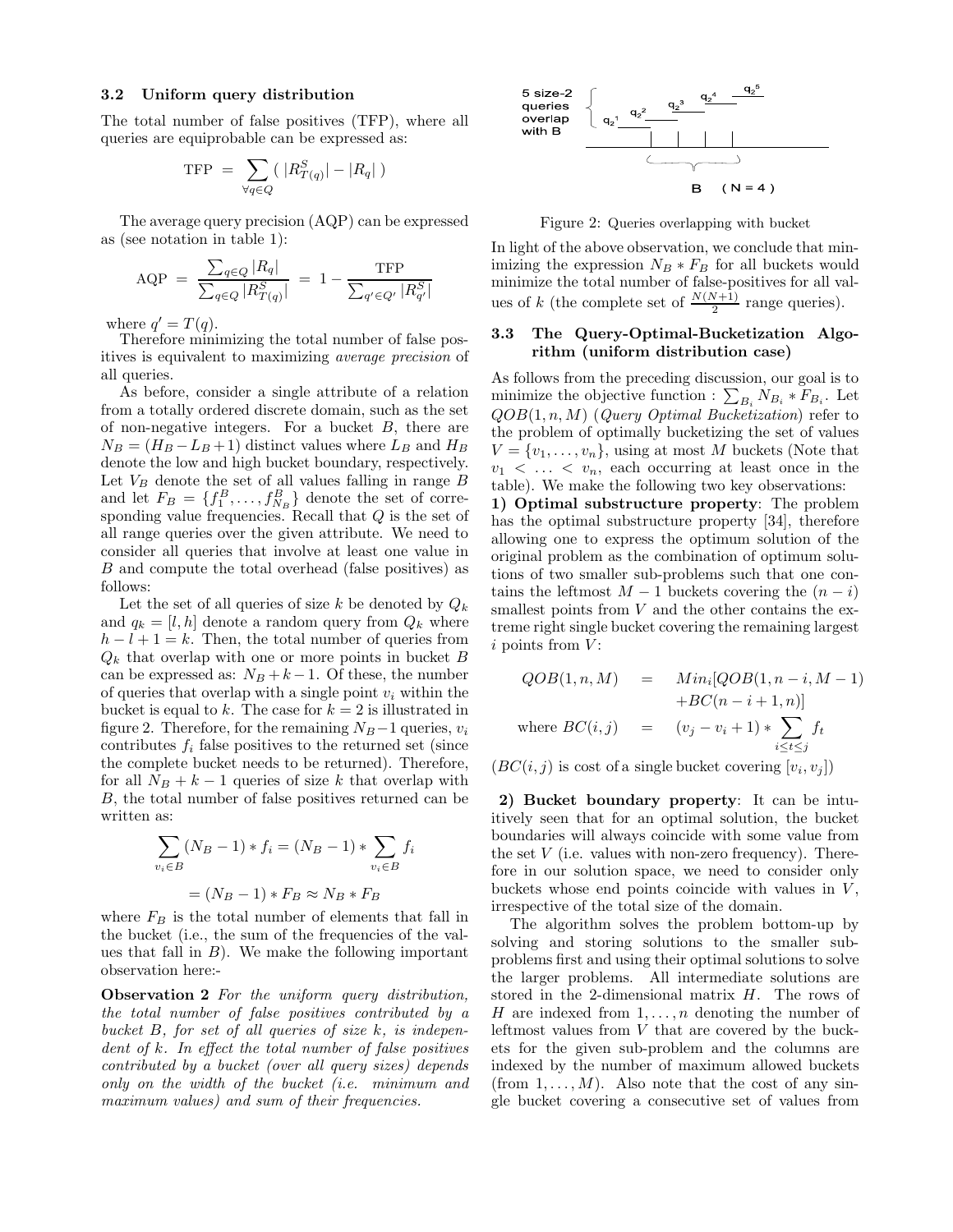Algorithm:  $\text{QOB}(D, M)$ **Input:** Data set  $D = (V, F)$  and max # buckets M (where  $|V| = |F| = n$ ) **Output:** Cost of optimal bucketization & matrix H Initialize (i) matrix  $H[n][M]$  to 0 (ii) matrix  $OPP[n][M]$  to 0 (iii) compute  $EndSum(j) = EndSum(j + 1) + f_j$ for  $j = 1 \ldots n$ For  $k = 1 \ldots n$  // For sub-problems with max 2 buckets  $H[k][2] = Min_{2 \leq i \leq k-1}(BC(1,i) + BC(i+1,K))$ Store *optimal-partition-point*  $i_{best}$  in  $OPP[k][2]$ For  $l = 3...M$  // For the max of 3 up to M buckets For  $k = l \dots n$  $H[k][l] = Min_{l-1 \leq i \leq k-1}(H[i][l-1] + BC(i+1, k))$ Store *optimal-partition-point*  $i_{best}$  in  $OPP[k][l]$ **Output** "Min Cost of Bucketization =  $H[n][M]$ " end

Figure 3: Algorithm to compute query optimal buckets

V can be computed in constant time by storing the cumulative sum of frequencies from the right end of the domain, call them  $EndSum$  (i.e.  $EndSum_n =$  $f_n, EndSum_{n-1} = f_{n-1} + f_n \dots$  Storing this information uses  $O(n)$  space. We also store along with the optimum cost of a bucketization, the lower end point of its last bucket in the  $n \times M$  matrix OPP (Optimal Partition Point) for each sub-problem solved. It is easy to see that the matrix OPP can be used to reconstruct the exact bucket boundaries of the optimal partition computed by the algorithm in  $O(M)$  time. The dynamic programming algorithm is shown in figure 3 <sup>3</sup> and an illustrative example is given below.

Example 2: Assume the input to QOB algorithm is the following set of (data-value, frequency) pairs:  $D = \{(1, 4), (2, 4), (3, 4), (4, 10), (5, 10), (6, 4), (7, 6), (8, 2),\}$  $(9, 4), (10, 2)$  and say the maximum number of buckets allowed is 4, then (figure 4) displays the optimal histogram that minimizes the cost function. The resulting partition is  $\{1, 2, 3\}, \{4, 5\}, \{6, 7\}, \{8, 9, 10\}.$ Note that this histogram is not equidepth (i.e all bucket need not have the same number of elements). The minimum value of the cost function comes out to  $be = 120$ . In comparison the approximately equi-depth partition  $\{1, 2, 3\}, \{4\}, \{5, 6\}, \{7, 8, 9, 10\}$  has a cost  $= 130.$   $\diamondsuit$ 

# 3.3.1 Computation and Space Complexity

The complexity of the algorithm is  $O(n^2 * M)$  which is dominated by the nested loop step, where the outer loop runs M times, inner loop runs  $O(n)$  times and computing the minima over i takes another  $O(n)$  computations. Computing cost of each bucket, the procedure  $BC(i, j)$  can be done in  $O(1)$  time if the sequence of numbers  $EndSum$  is precomputed, which



Figure 4: Optimum buckets for uniform query distribution

again takes  $O(n)$  time. The space complexity of the algorithm is clearly  $O(n * M)$  due to the two matrices H and OPP. Due to lack of space, experimental observations for the running times of the algorithm is omitted in this paper and reported only in [11].

Before ending this section, we would like to point out that our techniques can be utilized to solve multiattribute range queries as well. This can be done in a relatively straightforward manner, by utilizing the crypto-indices built on each of the query attributes and then returning the common set of tuples which satisfy the range constraints for each dimension. We present some more discussion on multi-attribute range queries in section 6.

# 4 Privacy Measures

Here we propose two data-level privacy measures relevant to data bucketization and argue their utility.

### 4.1 Adversary's goal

The pillar of the DAS model is the untrusted server. In the context of our discussion, the adversary (denoted as A) collectively represents the server as well as any other malicious entities in the systems.

While A's possible goals are difficult to enumerate, we focus on the context of the current application. In particular, we make the following two assumptions about  $A$ 's goals:

Individual-centric information: A is interested in determining the precise values of sensitive attributes of some (all) individuals (records) with high degree of confidence. Eg: What is the value of salary field for a specific record. We refer to A's ability to estimate a value as Value-Estimation-Power (VEP) of A.

Query-centric information: A is interested in identifying the exact set of etuples that satisfy any (cleartext) query  $q \in Q$  with the highest possible precision and recall<sup>4</sup>. Eg: Which are the records of people who get salary between  $100K$  and  $150K$ . We denote A's ability to identify a set of etuples satisfying a query as Set-Estimation-Power (SEP).

We point out an important distinction between the meaning of "precision" for A and for the data owner (client): We assume that the underlying row-level encryption employed by the client is to the table, is un-

<sup>&</sup>lt;sup>3</sup>in the workload-induced case, only the EndSum computation is done differently, the rest of the algorithms remains the same

<sup>4</sup>Precisions and recall refer to accuracy and completeness, respectively, of a set of etuples with respect to a given query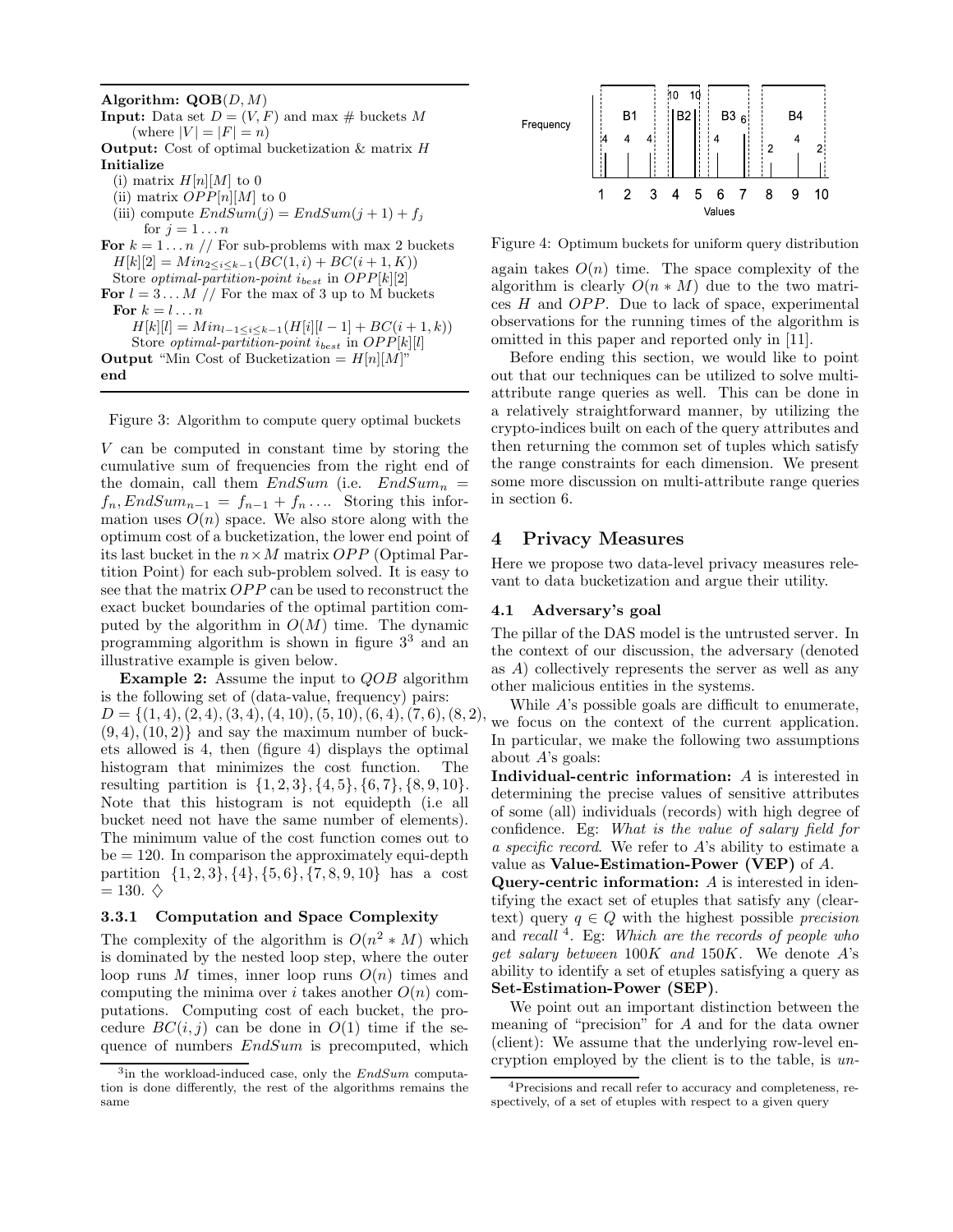breakable (eg. some non-deterministic encryption algorithm). Therefore A never obtains the plaintext value of a sensitive attribute. Given an etuple, the best A can do is obtain a probabilistic estimate of the true value with high degree of confidence. Similarly, given a cleartext query q and a set S of bucketized etuples,  $A$ can assign a certain probability to whether any etuple in S satisfies q. On the other hand, there is no notion of uncertainty involved for the client. After receiving a set of etuples, he decrypts them and finds out exactly which tuples satisfy the query  $q$ . The overhead or imprecision for the client is only in terms of the extra false-positives that need to be decrypted and filtered out.

The above discussion makes it clear that A has to reconstruct the whole table by estimating/inferring the correct values of sensitive attributes. A can only achieve this by first breaking the bucketization scheme and using this knowledge to form statistical estimates of the set (range) of values that the attribute(s) of a tuple can take. We also assume that A employ statistical techniques that maximize its degree of confidence and minimize the cardinality (size) of set (range) of possible values (i.e., maximize his  $VEP$  and  $SEP$ ).

To simplify the analysis, we make the following assumption, which allows us to perform the **worst-case** breach of privacy analysis:

Assumption 4.1 A knows the entire bucketization scheme and the exact probability distribution of the values within each bucket.

For example, given that bucket B has 10 elements, we assume A knows that: 3 of them have value 85, 3 have value 87 and 4 have value 95, say. However, since the elements within each bucket are indistinguishable, this does not allow A to map values to elements with absolute certainty. We now propose the two measures of privacy.

### 4.2 Variance

We propose the **Variance** of the distribution of values within a bucket  $B$  as its measure of "Individual-Centric-Privacy guarantee". We base our choice of variance on the theorem (see below), however, we first define the term Average Squared Error of Estimation  $(ASEE)$  as follows:

Definition 4.1 ASEE: Assume a random variable  $X_B$  follows the same distribution as the elements of bucket B and let  $P_B$  denote its probability distribution. For the case of a discrete (continuous) random variable, we can derive the corresponding probability mass (density) function denoted by  $p_B$ . Then, the goal of the adversary is to estimate the true value of a random element chosen from this bucket. We assume that A employs a statistical estimator for this purpose which is, itself a random variable,  $X'_B$  with probability distribution  $P'_B$ .

In other words, A guesses that the value of  $X'_B$  is  $x_i$ , with probability  $p'_B(x_i)$ . If there are N values in the domain of  $B$ , then we define Average Squared Error of Estimation (ASEE) as:

$$
ASEE(X_B, X'_B) = \sum_{j=1}^{N} \sum_{i=1}^{N} p'_B(x_i) * p_B(x_j) * (x_i - x_j)^2
$$

Theorem 4.2  $\text{ASEE}(X, X') = \text{Var}(X) + \text{Var}(X') +$  $(\mathbf{E}(\mathbf{X}) - \mathbf{E}(\mathbf{X}'))^2$  where X and X' are random variables with probability mass (density) functions p and  $p'$ , respectively. Also  $\text{Var}(\mathbf{X})$  and  $\mathbf{E}(\mathbf{X})$  denote variance and expectation of X respectively.

#### Proof: See appendix A

It is easy to see that  $A$  can minimize  $ASEE(X_B, X'_B)$  for a bucket B in two ways: 1) by reducing  $Var(X'_{B})$  and 2) by reducing the absolute value of the difference  $E(X_B) - E(X'_B)$ . Therefore, the best estimator of the value of an element from bucket  $B$  that  $A$  can get, is the constant estimator equal to the mean of the distribution of the elements in B (i.e.,  $E(X_B)$ ). For the constant estimator  $X'_B$ ,  $Var(X'_{B}) = 0$ . Also, as follows from basic sampling theory, the "mean value of the sample-means is a good estimator of the population (true) mean". Thus, A can minimize the last term in the above expression by drawing increasing number of samples or, equivalently, obtaining a large sample of plaintext values from B. However, note that the one factor that A cannot control (irrespective of the estimator he uses) is the true variance of the bucket values,  $Var(X_B)$ . Therefore, even in the best case scenario (i.e.,  $E(X'_{B}) = E(X_{B})$ and  $Var(X'_{B}) = 0$ , A still cannot reduce the ASEE below  $Var(X_B)$ , which, therefore, forms the lower bound of the accuracy achievable by A. Hence, we conclude that the data owner (client) should try to bucketize data in order to maximize the variance of the distribution of values within each bucket.

#### 4.3 Entropy

A higher value of variance tends to increase the average error of estimation for the adversary therefore increasing the individual centric privacy guarantee. Nonetheless, variance does not seem to be the appropriate measure of "query centric privacy guarantee" of a bucket. We then turn for help to information theory. As noted above, A's knowledge of the bucket contents are limited by the probability distribution, in the worst case (best case for the A, when he has learnt the complete bucketization). It is well-known that entropy of a random variable  $X$  is a measure of its uncertainty [17]. Entropy of a random variable X taking values  $x_i = 1, \ldots, n$  with corresponding probabilities  $p_i, i = 1, \ldots, n$  is given by:

$$
Entropy(X) = H(X) = -\sum_{i=1}^{n} p_i \times log_2(p_i)
$$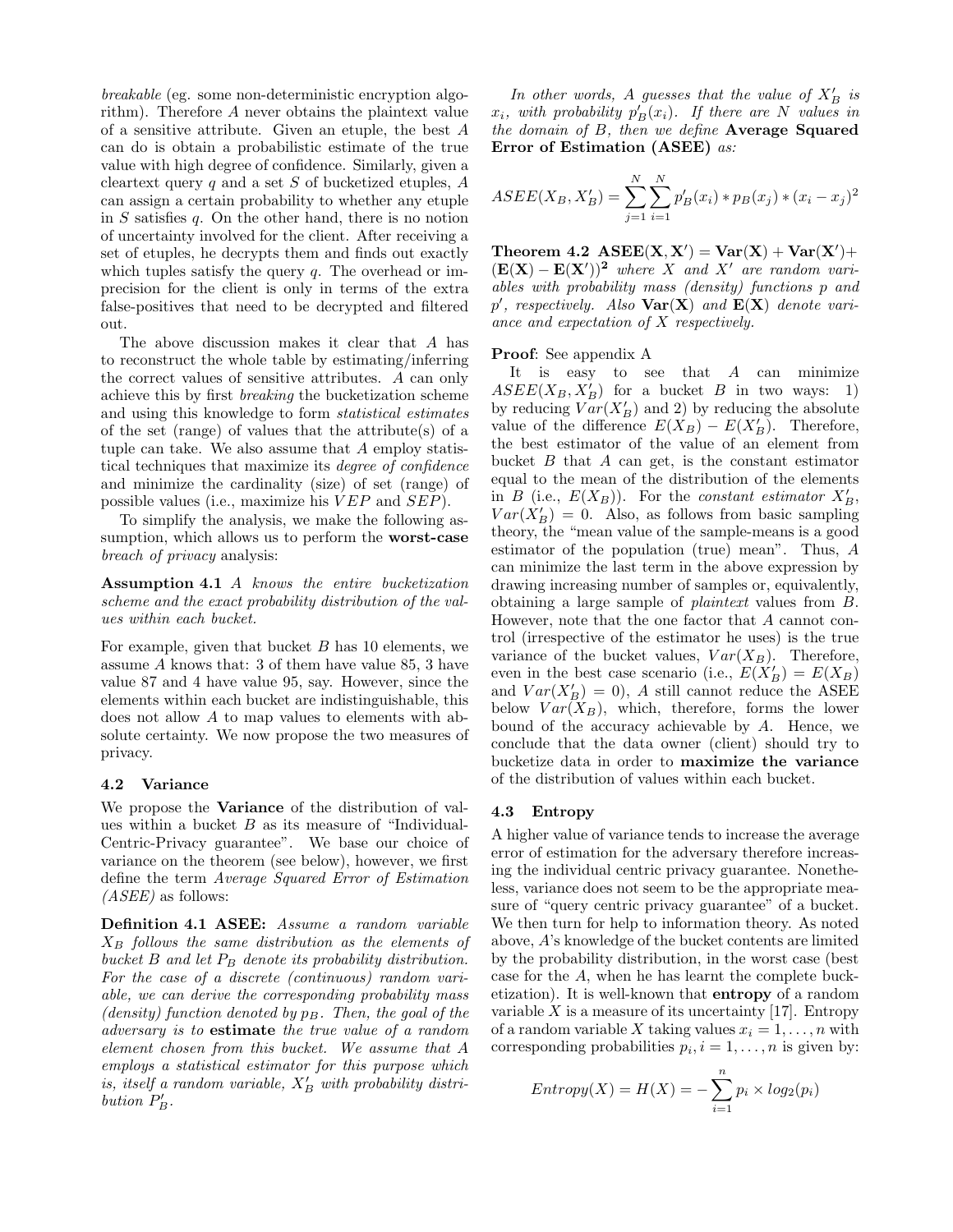We propose that the measure of "query-centric privacy guarantee" given by a bucket  $B$  be the **entropy** of  $B$ 's probability distribution (i.e., the distribution of values within  $B$ , as known to  $A$ , which happens to be the true distribution in the worst case scenario). We argue that entropy is an appropriate measure of query-centric privacy, by providing a simple example below. In the same example, we also show that variance and entropy are un-related, i.e., they are important and independent measures of privacy. A more formal argument for choosing entropy as the measure for query-centric privacy is provided in [11].

Example 3: Consider the following data set:

 $T = \{(2, 1), (4, 1), (6, 1), (8, 1)\}\$  where each value occurs with frequency 1.

A) There are 10 distinct range queries (classified by their solution sets) possible on this attribute. Consider the case when there are 4 buckets, each containing a single value. The bucket entropy is 0 if A knows the contents of the bucket, since A can identify the exact set of solution tuples for each of the 10 queries. Now consider only 2 buckets, e.g., as in row 1 of table 2. Each bucket in this case have entropy  $= 1$ . A can retrieve the precise set of tuples for only 3 of the 10 queries. For the remaining 7 queries, A can only specify the solution set with some probability. Therefore, we make the following observation:

**Observation 3** Increasing bucket entropy reduces the adversary's ability to identify tuples satisfying a query.

B) To distribute the elements of  $T$  into two nonempty buckets, we have the following distinct partitions to consider (where  $\sigma^2$  denotes variance and H denotes entropy for the respective buckets):

| Partition                                 | в.   | B. | HR.       |  |
|-------------------------------------------|------|----|-----------|--|
| $B_1 = \{2, 4\}; B_2 = \{6, 8\}$          |      |    |           |  |
| $\overline{B_1} = \{2,6\}; B_2 = \{4,8\}$ |      |    |           |  |
| $B_1 = \{2, 8\}; B_2 = \{4, 6\}$          |      |    |           |  |
| 4) $B_1 = \{4, 6, 8\}; B_2 = \{2\}$       | 2.67 |    | 1.585     |  |
| 5) $B_1 = \{2, 6, 8\}; B_2 = \{4\}$       | 6.22 |    | 1.585     |  |
| $B_1 = \{2, 4, 8\}; B_2 =$                | 6.22 |    | 1.585     |  |
| $B_1 = \{2, 4, 6\}; B_2 = \{8\}$          | 2.67 |    | $1.585\,$ |  |

#### Table 2: Variance and Entropy of buckets

Obviously, case 2 represents the most desirable bucketization since it seems to balance variance as well as entropy. We note that the entropies of the buckets do not seem to be correlated with the respective variances. $\diamondsuit$ 

Therefore, as suggested earlier, we treat variance and entropy of each bucket, as two independent measures of privacy and try to achieve a partition that maximizes both simultaneously for every bucket.

# 5 The Privacy-Performance Trade-off

This section studies the privacy-performance trade-off. Our goal is to develop a bucketization strategy that allows for this exploration to be carried out in a controlled manner. Section 3 gave the QOB-algorithm that computes, for a given number of buckets, the optimum bucketization of data leading to best performance (i.e. minimize false positives). Of course the optimal buckets also offer some level of privacy, but in many cases that might not be good enough (that is buckets might not have a large enough variance and/or entropy). What we now explore is how to re-bucketize the data, starting with the optimal buckets and allowing a bounded amount of performance degradation, in order to maximize the two privacy measures (entropy and variance) simultaneously. We formalize the problem being addressed below:

**Trade-off Problem:** Given a dataset  $D = (V, F)$ and an optimal set of M buckets on the data  ${B_1, B_2, \ldots, B_M}$ , re-bucketize the data into M new buckets,  $\{CB_1, CB_2, \ldots, CB_M\}$  such that no more than a factor  $K$  of performance degradation is introduced and the minimum variance and minimum entropy amongst the M random variables  $X_1, \ldots, X_M$ are simultaneously maximized, where the random variable  $X_i$  follows the distribution of values within the  $i^{th}$  bucket.

Solution approach: The above mentioned problem can be viewed as a multi-objective constrained optimization problem [19], where the entities *minimum* entropy and minimum variance amongst the set of buckets are the two objective functions and the constraint is the maximum allowed performance degradation factor K (we will call it the Quality of Service or the QoS constraint). Such problems are combinatorial in nature and the most popular solution techniques seem to revolve around the Genetic Algorithm (GA) framework [20], [21]. GA's are iterative algorithms and cannot guarantee termination in polynomial time. Further their efficiency degrades rapidly with the increasing size of the data set. Therefore instead of trying to attain optimality at the cost of efficiency, we design a novel algorithm which we call the controlled diffusion algorithm  $(CDf\text{-algorithm})$ . The  $CDf\text{-algorithm}$ increases the privacy of buckets substantially while ensuring that the performance constraint is not violated.

#### 5.1 Controlled Diffusion

We can compute the optimal bucketization for a given data set using the QOB-algorithm presented in figure 3 of section 3, let us call the resulting optimal buckets  $B_i$ 's for  $i = 1, ..., M$ . The controlled diffusion process creates a new set of M approximately equidepth buckets which we call composite buckets (denoted by  $CB_i, j = 1, \ldots, M$  by diffusing (i.e. re-distributing) elements from the  $B_i$ 's into the  $CB_j$ 's. The diffusion process is carried out in a controlled manner by restricting the number of distinct CB's that the elements from a particular  $B_i$  get diffused into. This resulting set of composite buckets, the  $\{CB_1, \ldots, CB_M\}$  form the final bucketized representation of the client data.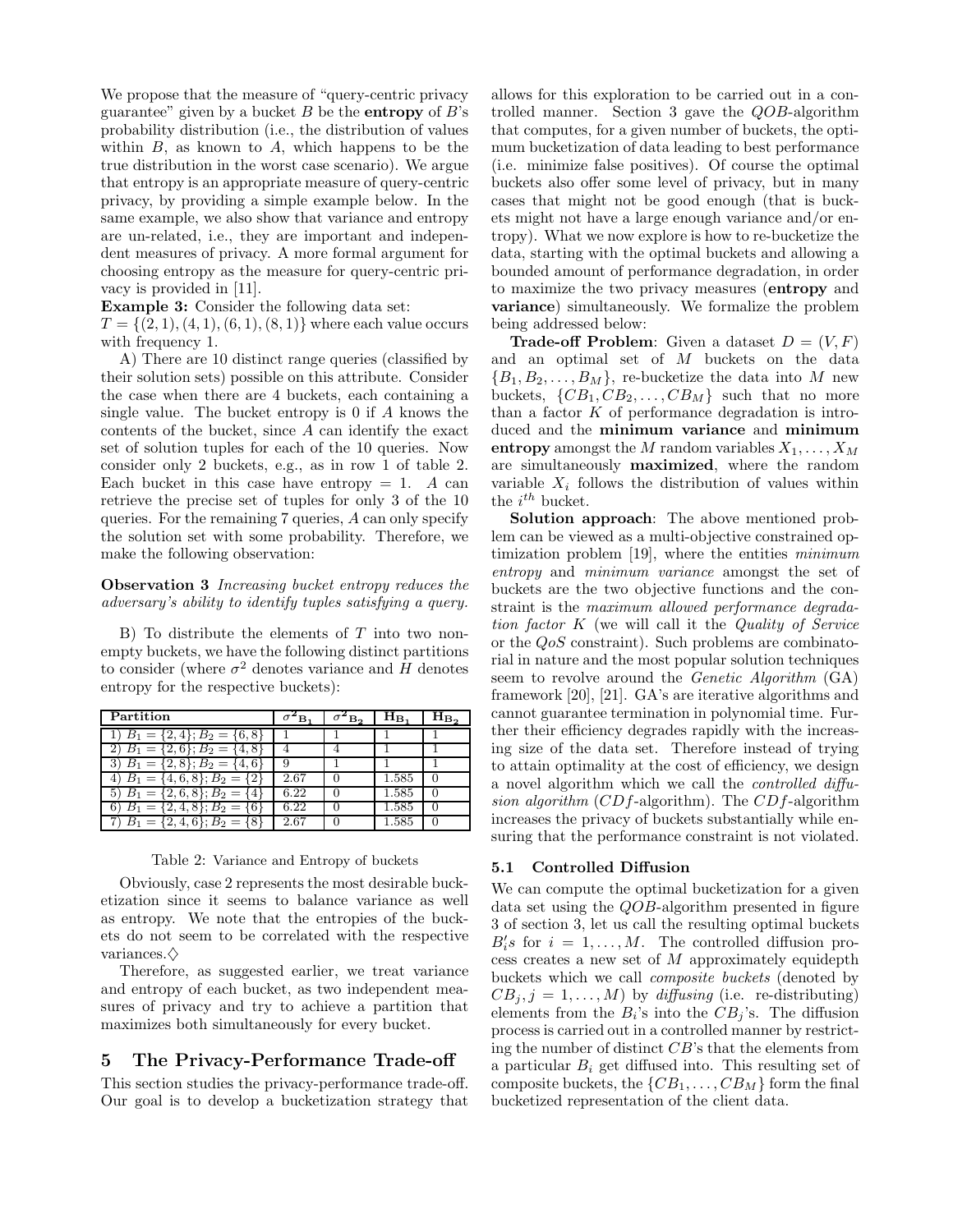The M composite buckets need to be approximately equal in size in order to ensure the  $QoS$  constraint, as will become clear below. The equidepth constraint sets the target size of each CB to be a constant  $= f_{CB} =$  $|D|/M$  where  $|D|$  is size of the dataset (i.e. rows in the table). (We do not implement the equidepth constraint rigidly but as our experiments demonstrate, the error is still quite small). Let us see how the  $Q_0S$  constraint is actually enforced: If the maximum allowed performance degradation  $= K$ , then for an optimal bucket  $B_i$  of size  $|B_i|$ , we ensure that its elements are diffused into no more than  $d_i = \frac{K * |B_i|}{f_{CP}}$  $\frac{F[B_i]}{f_{CB}}$  composite buckets (as mentioned above  $f_{CB} = |D|/M$ . We round-off the diffusion factor  $d_i$  to the closest integer. Assume that in response to a range query  $q$ , the server using the set of optimal buckets  ${B_1, \ldots, B_M}$ , retrieves a total of  $t$  buckets containing  $T$  elements in all. Then in response to the same query  $q$  our scheme guarantees that the server would extract no more than  $K * T$ elements at most, using the set  $\{CB_1, \ldots, CB_M\}$  instead of  $\{B_1, \ldots, B_M\}$ . For example, if the optimal buckets retrieved in response to a query  $q$  were  $B_1$  and  $B_2$  (here  $t = 2$  and  $T = |B_1| + |B_2|$ ), then to evaluate q using the  $CB<sub>j</sub>$ 's, the server won't retrieve any more than  $K * |B_1| + K * |B_2|$  elements, hence ensuring that precision of the retrieved set does not reduce by a factor greater than K. An added advantage of the diffusion method lies in the fact that it guarantees the QoS lower bound is met not just for the average precision of queries but for each and every individual query. The important point to note is that the domains of the composite buckets overlap where as in the case of the optimal buckets, they do not. Elements with the same value can end up going to multiple  $CB$ 's as a result of this diffusion procedure. This is the key characteristic that allows us to tweak the privacy measure while being able to control the performance degradation, in other words this scheme lets us explore the "privacyperformance trade-off curve". The controlled diffusion algorithm is given in figure 5. Though our method does not provably maximize the privacy measures, it is found to perform very well in practice. We illustrate the diffusion process by an example below.

Example 4: Let us take the example 3.3 from section 3 and see how it works when we allow a performance degradation of up to 2 times the optimal  $(K = 2)$ . Figure 6 illustrates the procedure. In the figure, the vertical arrows show which of the composite buckets, the elements of an optimal bucket gets assigned to (i.e. diffused to). The final resulting buckets are shown in the bottom right hand-side of the figure and we can see that all the  $4 \text{ } CB$ 's roughly have the same number size (between 11 and 14). The average entropy of a bucket increases from 1.264 to 2.052 and standard deviation increases from  $0.628$  to 1.875 as one goes from the B's to CB's. In this example the entropy increases since the number of distinct elements in the  $CB's$  are more

Algorithm : Controlled-Diffusion $(D, M, K)$ **Input :** Data set  $D = (V, F)$ ,

 $M = #$  of  $CB's$  (usually same as # opt buckets)  $K =$  maximum performance-degradation factor

**Output** : An  $M$ -Partition of the dataset (i.e.  $M$  buckets)

Compute optimal buckets  $\{B_i, \ldots, B_M\}$  using  $QOB$  algo Initialize M empty composite buckets  $CB_1 \ldots, CB_M$ For each  $B_i$ 

Select  $d_i = \frac{K * |B_i|}{f_{CB}}$  distinct  $CB$ 's randomly,  $f_{CB} = \frac{|D|}{M}$ <br>Assign elements of  $B_i$  **equiprobably** to the  $d_i$   $CB's$ (roughly  $|B_i|/d_i$  elements of  $B_i$  go into each  $CB$ ) end For **Return** the set buckets  $\{CB_j | j = 1, \ldots, M\}.$ 

end

Figure 5: Controlled diffusion algorithm



Figure 6: controlled diffusion (adhoc version)

than those in the  $B$ 's. The variance of the  $CB$ 's is also higher on an average than that of the  $B$ 's since the domain (or spread) of each bucket has increased. We can also guarantee that the average precision of the queries does not fall below a factor of 2 from the optimal, for instance take the range query  $q = [2, 4]$ , it would have retrieved the buckets  $B_1$  and  $B_2$  had we used the optimal buckets resulting in a precision of  $18/32 = 0.5625$ . Now evaluating the same query using the composite buckets, we would end up retrieving all the buckets  $CB_1$  through  $CB_4$  with the reduced precision as  $18/50 \approx 0.36 > \frac{1}{2} * 0.5625$ . (Note: Due to the small error margin allowed in the size of the composite buckets (i.e. they need not be exactly equal in size), the precision of few of the queries might reduce by a factor slightly greater than  $K$ ).  $\diamondsuit$ 

In the next section we address the case of multiple attribute range queries and then go on to discuss our experimental results in the subsequent section.

# 6 Multi-Attribute Range Queries

We have so far discussed the privacy performance trade-off in range queries in context of a single partitionable attribute. In reality, range queries might refer more than one attribute. A straightforward approach is to apply the privacy enhanced bucketization strategy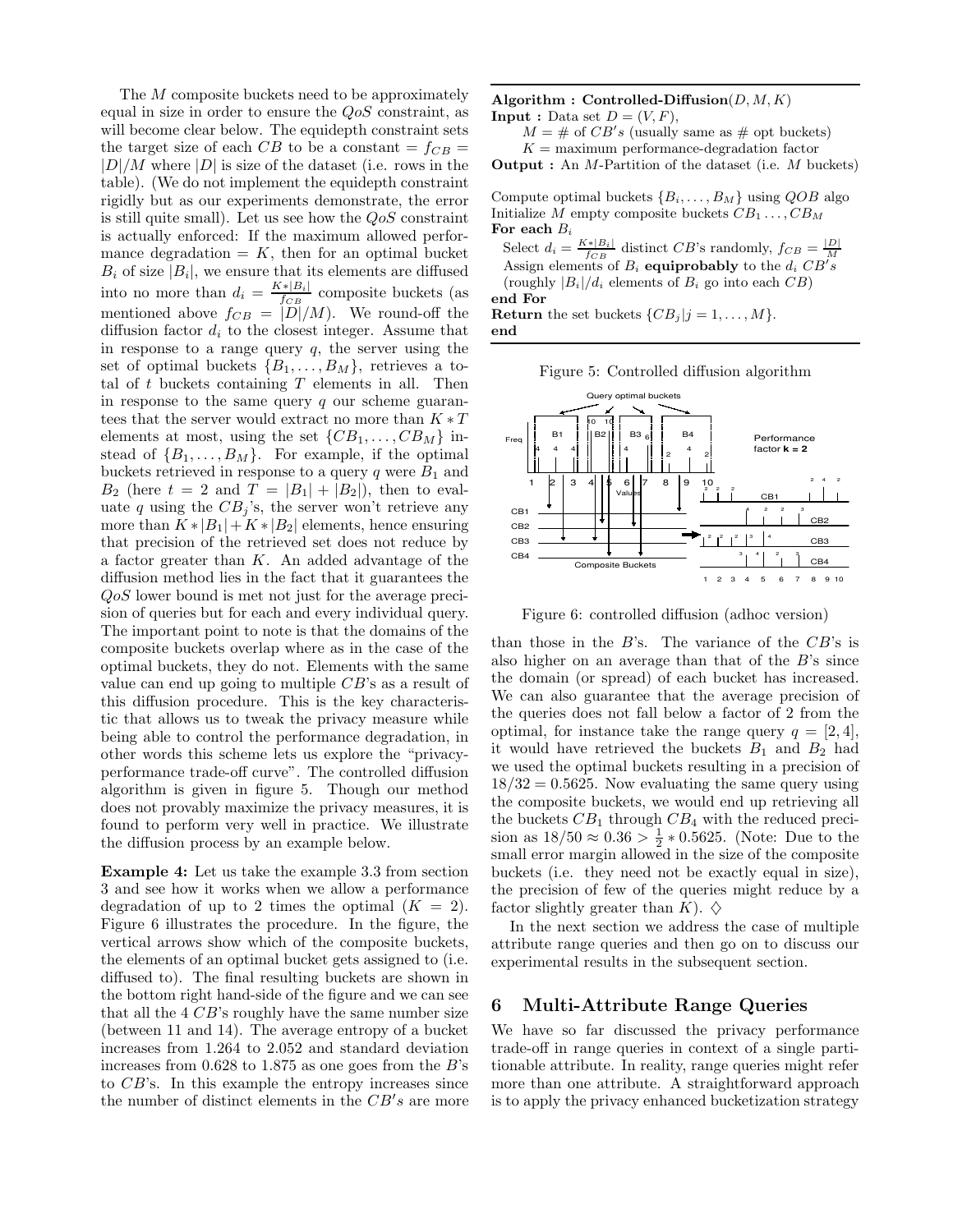proposed earlier to each attribute individually. But in multi-attribute case another problem arises: that of exposure via associations. In such cases, the unique combination of bucket-tags corresponding to the different attributes in a single tuple might be used to disclose the identity of the owner or perhaps narrow down the space of possible values for critical fields. We first address the issue of identity disclosure of the owner of a tuple.

In multi-attribute datasets  $k$ -anonymity has been proposed as a measure of privacy [14]. k-anonymity is defined as follows:

**Definition 6.1** *k*-anonymity is said to hold, when encoding of attribute values in a table are such that for any row r, we can find at least  $k-1$  other rows with the same encodings of the corresponding columns. That is for any row, there are at least  $k-1$  other indistinguishable rows.

A goal of adversary A might be to identify the record corresponding to a certain individual  $I$ . If  $A$  is able to learn the encodings for a few of the attributes for  $I's$  record (i.e. the bucket-tags) such that these encoding, together distinguish  $I's$  row from any other row, then disclosure is said to have occurred. Therefore it becomes critical to ensure a minimum  $k$  level of anonymity for any row of the given table where  $k$  is the desired privacy measure. Obviously a higher level of anonymity will reduce the chances of disclosure of any record of interest.

Ensuring k-anonymity in multi-attribute tables can generally tend to get more difficult with the increasing number of attributes that have to be indexed and it has been shown to be  $NP$ -Hard in [15]. For tables where only a single attribute needs to be indexed, the level of anonymity achieved for any tuple is of course the size of the bucket it is assigned to. The case where multiple attributes have to be indexed, is a more complicated one. Let us consider the special case where there is no correlation between the values of the various attributes and let  $N_{A_1B_1}$  tuples have bucket-id  $B_1$  for the attribute  $A_1$ . Then we might expect on an average to be able to find  $P-1$  other tuples for a given tuple that are indistinguishable from it, where  $P = \frac{N_{A_1 B_1}}{k_1 k_2 k_3 k_4}$  $\frac{N_{A_1B_1}}{k_2*k_3*\ldots*k_M}$  and attribute  $A_2$  is partitioned into  $k_2$  buckets,  $A_3$  into  $k_3$ buckets and so on to all  $M$  attributes. That is we can expect  $P$ -anonymity in general where  $P$  is defined as above. The value of  $P$  rapidly decreases with both, the increasing number of indexed attributes as well as the number of buckets allowed for each of these attribute domains.

Another attack that is a possibility in presence of multiple crypto-indices, is that of *prediction through* association. For instance when the adversary A knows about correlations between different attributes  $A_i$  and  $A_i$  say, he might be able to predict with high probability the value of attribute  $A_j$  of a tuple if he knows the bucketization of the  $A_i$  field. Such attack scenarios have been analyzed previously in [3].

Recently authors in [3] have explored the issue of exposure and quantified it in a different setting where hashing has been used instead of bucketization. Based on their work, one could possibly develop the framework to explore exposure in the bucketization case as well. However, a novel strategy proposed in [8] overcomes this problem in a different manner, instead of bucketizing attributes individually, it is done as a multidimensional partitioning. The authors show that the problem of exposure disappears when multidimensional partitioning is used. We feel our proposed diffusion based approach can be adapted to work in the case of multi-dimensional partitioning as well. But any such discussion is out of scope of this paper and will addressed in future work.

# 7 Experiments

We start by introducing the datasets we used and our experimental setup.

# 7.1 Datasets and experimental setup

The following two dataset and query set were used: 1) Synthetic Data Set: consists of  $10^5$  integer values generated uniformly at random from the domain [0, 999].

**2)**Real Data Set: consisted of  $10^4$  data points taken from one of the columns of the "Co-occurrence Texture" table of the "Corel Image" dataset in UCI-KDD archive [18]. The readings correspond to the angular momentum component of some colored images. The values came from a real domain (roughly (−0.800000, 8.000000)). The frequency of most values was equal to 1 (i.e. unique) or some small integer  $c$ .

**3**)Benchmark Query Set: We generated two different set of queries corresponding to the synthetic and real datasets,  $Q_{syn}$  and  $Q_{real}$  respectively. Each were of size 10000 and were generated uniformly at random from the same ranges as the datasets themselves<sup>5</sup>.

We carried out all our experiments on a 1G Hz pentium machine, with 512MB RAM.

### 7.2 Experiments

We carried out four sets of experiments that measured the following:

1) Decrease in Precision: of evaluating the benchmark queries using optimal buckets (*QOB*-buckets) and composite buckets  $(CB's)$ . Figure 7 (a) plots the ratio of the average precision using optimal buckets to that using the composite buckets for the benchmark query set  $Q_{syn}$  as a function of  $#$  of buckets. Plots are shown for multiple values of the maximum allowed performance degradation factor  $K = 2, 4, 6, 8, 10$ .

<sup>5</sup> though real life datasets and queries rarely come from an uniform distribution, we feel the results reported here still give a good indication of the usefulness of our algorithms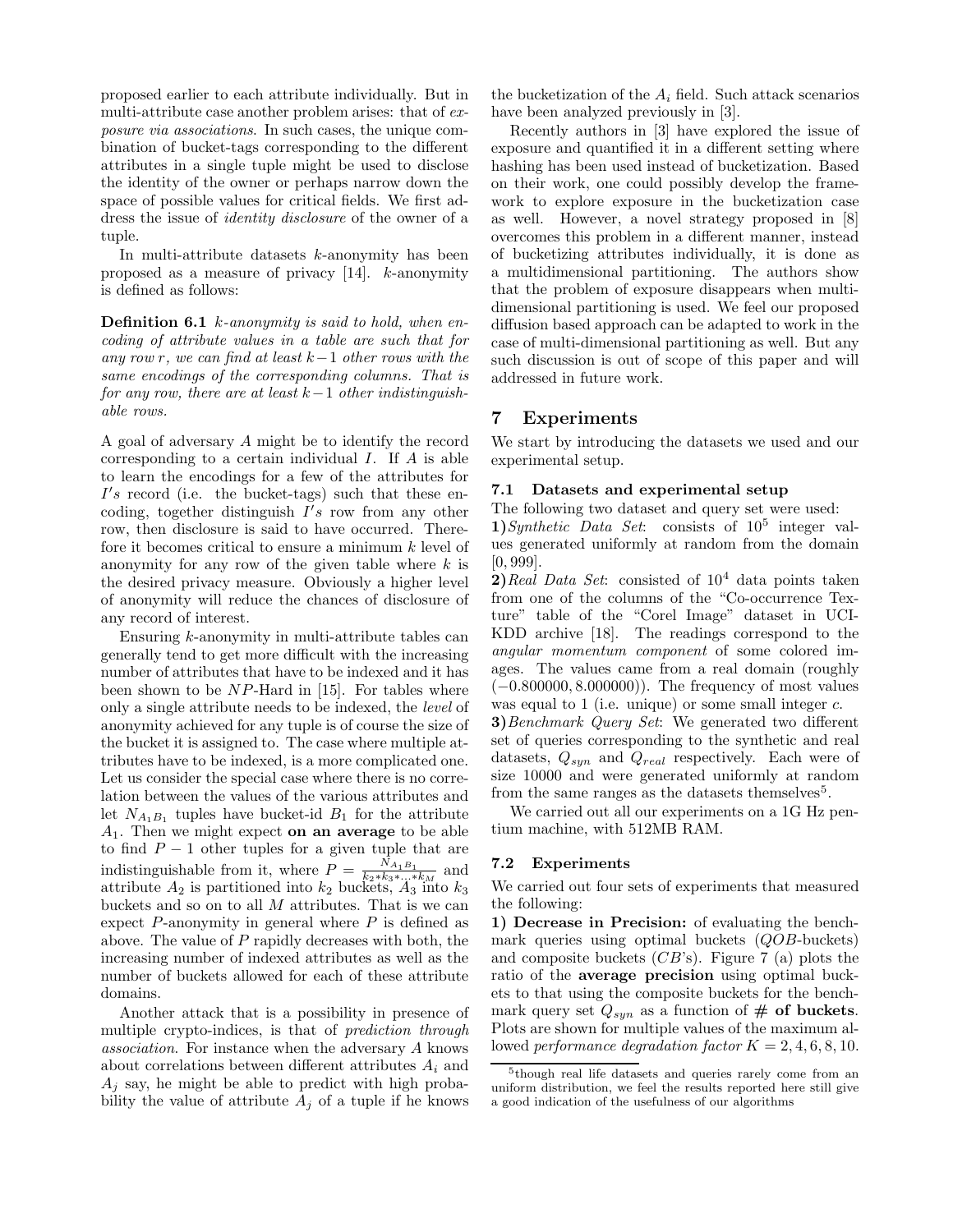

Figure 7: Decrease in Precision a)Synthetic b) Real data



Figure 8: Increase in Std Dev a)Synthetic b) Real data

Figure 7 (b) shows the corresponding plot for the real dataset on query set  $Q_{real}$ .

2) Privacy Measure: We plot the ratio of average standard deviation of the  $CB$ 's to that of the  $QOB$ buckets as a function of  $#$  of buckets in figure 8 (a) for the synthetic dataset and in figure 8 (b) for the real dataset (for values of  $K = 2, 4, 6, 8, 10$ ). Figure 9 (a) plots the ratio of average entropy for the two sets of buckets, on the synthetic dataset and figures 9 (b) display the corresponding ratio for the real dataset.

3) Performance-Privacy trade-off: Figure 10 (a) displays the trade-off between average standard deviation of buckets and average precision. We fix 6 values of M, the  $\#$  of buckets  $M = 100, 150, \ldots, 350$ and for each  $M$ , we plot the average standard deviation of the optimal set of buckets  $(QOB)$ 's) as well as the average standard deviation for the 5 sets of composite buckets  $(CB)$  obtained from the  $QOB$ 's by applying the controlled-diffusion algorithm by setting the degradation factor  $K = 2, 4, 6, 8, 10$ . In effect we plot 6 different points for each value of  $M$ . Similar plots of entropy-precision trade-off for the same sets of buckets are plotted in figure 10 (b).

4) Time taken: to compute the optimal buckets by the  $QOB$  validates the  $O(N^2M)$  complexity of the QOB algorithm. But the figures are excluded from this paper due to lack of space. The interested reader can refer to [11] for the plots.



Figure 9: Change in Entropy a)Synthetic b) Real data



Figure 10: Privacy-Performance trade-off a)Std Dev vs Precision b) Entropy vs Precision

#### 7.3 Results

The empirical results on both datasets for the benchmark queries are quite positive in most of our experimental runs: the relative precision measurements for instance show that for most cases, the degradation in average precision is actually much smaller than the allowed maximum of  $K$ . In both the datasets, even when the maximum degradation factor allowed is 10, the observed decrease in query precision was less than 3. This is obviously because the controlled-diffusion algorithm leads to some degree of overlap in  $range^6$ . This results in a much smaller drop in the precision than  $K$ , for a majority of the range queries.

Amongst the privacy measures, standard deviation increases by a large factor in most cases even for a small value of  $K$ . Whereas entropy, being a logarithmic measure, grows more slowly. Though for some values of  $K$ 

<sup>&</sup>lt;sup>6</sup>where  $range(B)$  is the set of  $CB$ 's that the elements of B are diffused into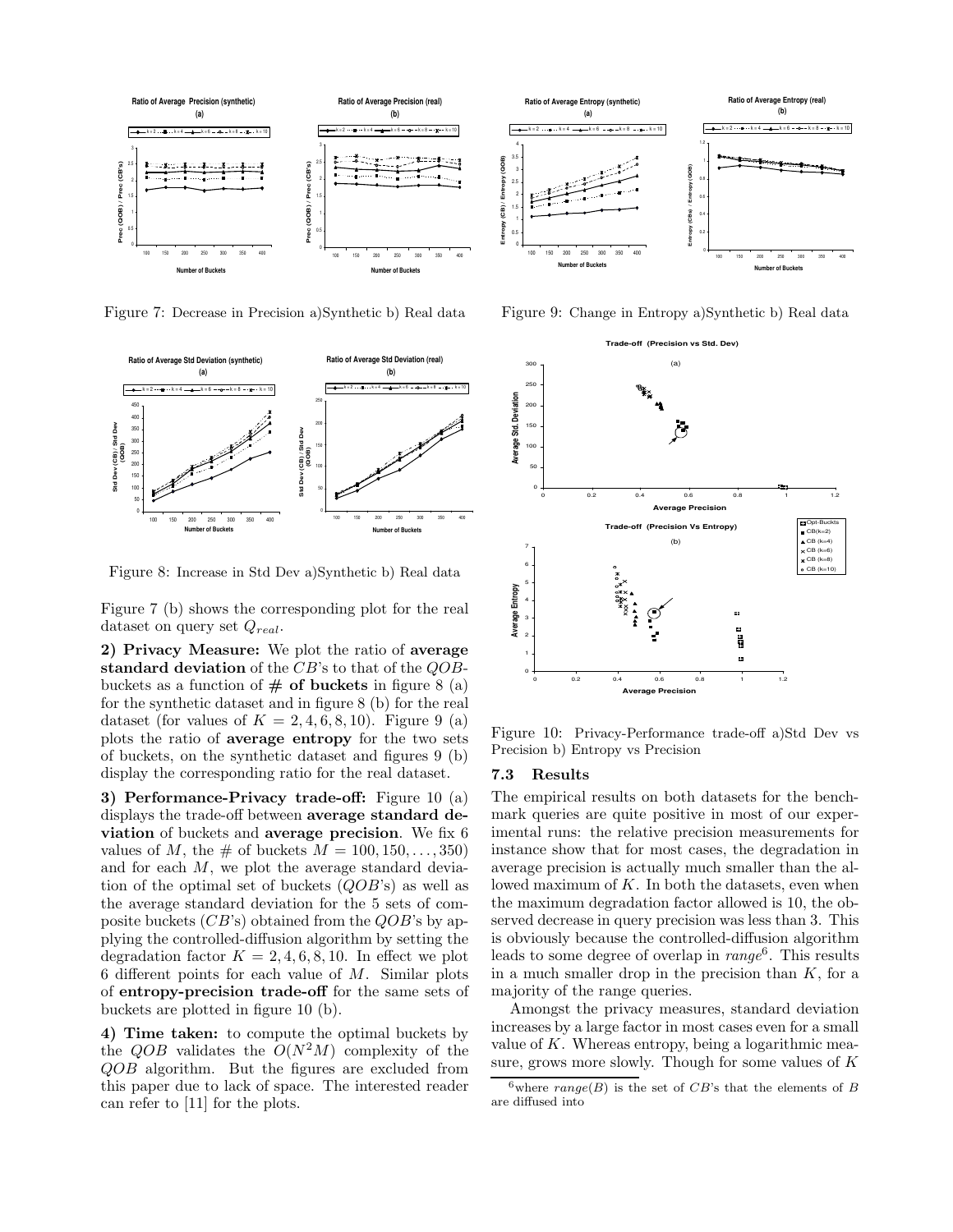for the real data, average entropy of buckets decreased slightly as a result of diffusion.

Finally the plots in the performance-privacy tradeoff space display all the design points available to the data-owner. These plots provide a good estimate of the degree of privacy available if one is willing to sacrifice efficiency by a given amount. For e.g, by looking at the plots of figures 10 (a) and 10(b), the data owner might choose a bucketizaton scheme that uses 100 buckets and sets  $K = 2$  since it provides a high value for average entropy as well as a sufficiently high value of standard deviation of the buckets for a small loss in efficiency (the design-point is circled in both the figures). One can also use non-integral values of  $K$  and explore more points in the trade-off space that might meet one's requirements). The trade-off plots could be made more accurate by choosing an appropriate set of benchmark queries for a given application.

# 8 Related Work

Privacy and security in databases have been a core area of research for a few decades now. Privacy related problems spring up in many sub-areas of database research, for e.g., access control [26], inference control [29],[28], statistical disclosure control [16], statistical databases [22], etc. More recently quite a bit of research has been done in areas such as privacy preserving data mining [9] [10], DAS oriented work (which we have reviewed earlier) and privacy-preserving information retrieval [30]. We give a brief summary of the research in few of the areas other than DAS.

Privacy Preserving Data mining: There does not seem to be any universally acceptable definition of privacy and the general trend is to define a notion of privacy that is best suited to the application at hand. Authors previously have suggested different measures for various application: Agrawal and Srikant [9] address the classification problem and propose the size l of the interval to which the value of a variable can be restricted with a confidence c to be the measure of privacy at c-confidence level. Agrawal and Aggarwal [10] study distribution reconstruction from randomized data for which they propose measures based on entropy and mutual information of random variables. Association rule mining in privacy-preserving manner has been addressed in [2]. [12, 13] take a cryptographic approach to compute decision trees and do EM-clustering for a distributed setting, in a privacy-preserving manner.

Statistical Database Protection and Disclosure Control: The central problem addressed in statistical databases and disclosure control is that of releasing datasets in a manner such that an individual interested in learning aggregate level measures (mean, median, frequency) is able to do so with minimum error and at the same time the data owner is able to secure the values of records from being disclosed [22], [23], [24], [25]. Data-perturbation by statistical noise addi-

tion is an important method of enhancing privacy [22], [24]. The idea is to perturb the true value by a small amount  $\epsilon$  where  $\epsilon$  is a random variable with a mean  $= 0$  and a small variance  $= \sigma^2$ . Statistical disclosure control techniques consist of generalization, suppression and data swapping amongst others [16]. Another important privacy-measure, that of  $k$ -anonymity [14] has been introduced earlier in section 6. The literature in the area is vast and we refer the interested readers to [23] and [16] for a thorough survey of the field.

Inference Control: The inference problem in databases occurs when sensitive information can be disclosed from non-sensitive data and meta-data. A vast amount of research exists in this area as well [27]. An inference analysis based on variance of estimators has been carried out by the authors in [24] for randomization. Specifically of interest to us are the issues of inference control in i) general purpose databases, ii)statistical databases, iii)data mining and iv)web-based inferencing. Detection of inference channels in above scenarios is an important problem and has been addressed by many researchers. Due to lack of space, we refer the interested reader to [27],[28] and [29] for a detailed exposition and pointers to further literature in the area.

# 9 Conclusions

In this paper, we investigated "data bucketization" as a privacy-enhancing technique and highlighted the fundamental tradeoff between privacy and performance. We presented some inferencing and disclosure scenarios (that an adversary, primarily the untrusted server, might be interested in) and proposed two useful measures of privacy. We also derived an optimal algorithm for data partitioning that provably minimizes performance overhead in query processing. We presented the controlled diffusion algorithm that lets the data owner fine-tune bucketization to achieve the desired level of data privacy by sacrificing the accuracy (of query evaluation) by a small measured amount. The effectiveness of our proposed algorithms is validated by our experiments that show promising results on both synthetic and real datasets.

# 10 Future Work

In the future, we intend to assess the privacy loss in the case when the adversary has partial information about buckets (which is a more realistic scenario) instead of the worst case scenario where the adversary has complete information as considered here. Also, analyzing disclosure risk and privacy guarantee in case of multi-attribute data is an important goal of our research. Furthermore, we intend to explore/develop optimal partitioning algorithms that provably maximize privacy within performance constraints set by the data owner.

We recognize that many other research challenges would arise if we were to incorporate and deploy a